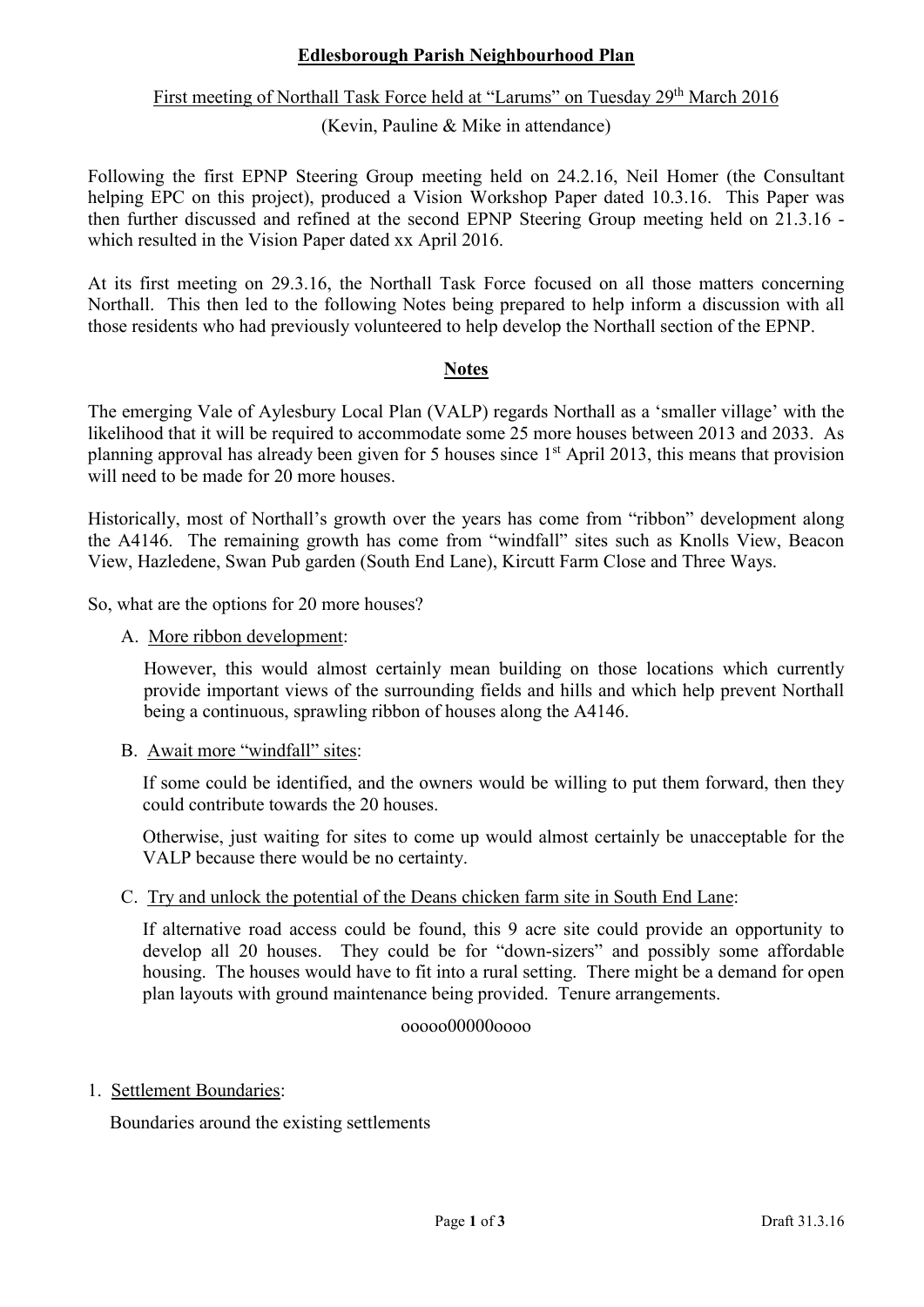- 2. Identify and protect the existing open spaces and views:
	- Leighton Road field opposite Village Sign
	- $\bullet$  old orchard between Village Sign & The Old School Yard
	- **• •** frontage to Nutbeams & Home Farm
		- - field between The Northall Inn & Homeward Bound
	- - field between Green Acres & Beacon Fields
	- - fields between Rose Cottage & Ashton Cottages
		- - field (adjacent to Slapton Lane) opposite Beacon Fields & Rose Cottage
			- - field (adjacent to Chapel Lane) opposite Green Acres
		- - Village Green
	- Allotments
	- Eaton Bray Road field between A4146 & Dancers End
		- - field between Larums & The Vines

# 3. Identify and protect landmark buildings:

| Initial Suggestions  |                                                                                                                                                                           |                    |                                                                                             |
|----------------------|---------------------------------------------------------------------------------------------------------------------------------------------------------------------------|--------------------|---------------------------------------------------------------------------------------------|
| South<br>End<br>Lane | <b>Butlers Manor</b><br><b>Rest Harrow</b><br>The Cottage<br>Village Hall                                                                                                 | Leighton<br>Road   | Iolanthe Cottage<br>The Old Rectory<br>The Old Wrestlers<br>Peppiats Farm                   |
| Leighton<br>Road     | The Swan<br>The Old Oaken Cottage<br>The Old Bakery<br>Dove Cottage<br><b>Homeward Bound</b><br>The Northall Inn<br>Plum Cottage<br><b>Ivy Cottage</b><br>The Coach House | Eaton<br>Bray Road | Larums<br>The Vines<br>Dancers End                                                          |
|                      |                                                                                                                                                                           | Chapel<br>Lane     | The End Cottage<br>Ashpools<br><b>Orchard Cottage</b><br>Norcroft<br>Little Orchard Cottage |

- 4. Define existing community facilities to protect & support them
	- Village Hall
	- Play Area
	- The Swan public house
	- Knolls View amenity land & Northall Village Sign
	- Allotments
	- Village Green
	- Baptist Chapel
- 5. Pavements, footpaths & cycleways
	- Ensure all pavements are kept fully clear and useable at all times (Annual siding out of overgrown pavements - preventing encroachment of verge soil & growth onto footway; landowners keeping hedges properly cut).
	- Ensure all public footpaths are kept fully clear and useable at all times